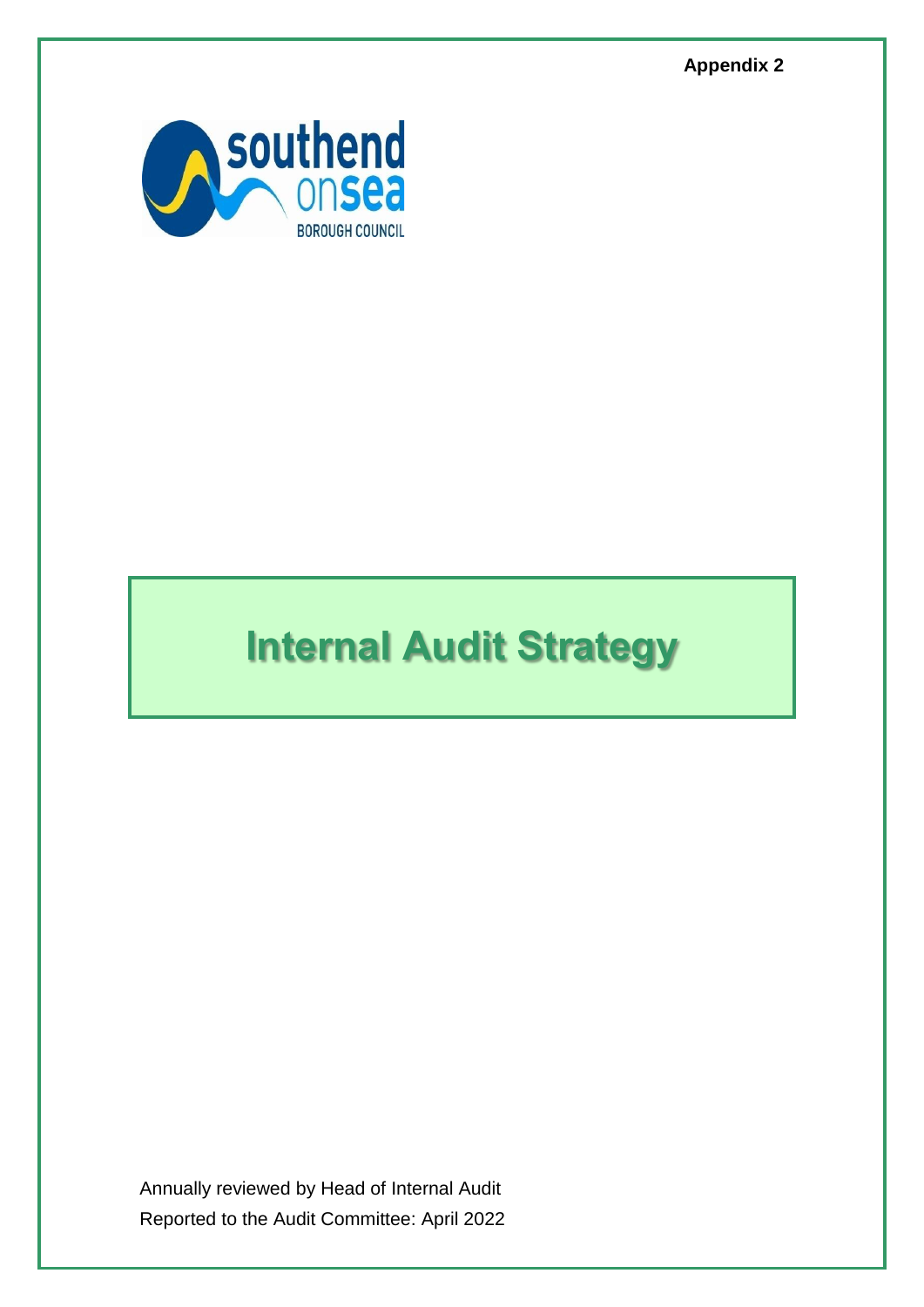#### **Introduction**

The Internal Audit Charter sets out the service objective for Internal Audit, which is to provide an annual opinion on the adequacy and effectiveness of the Council's governance, risk management and control processes, designed to deliver its Ambition and Outcomes.

This Strategy sets out how the service will be delivered and developed in accordance with the Charter and how it links to the delivery of the Council's Ambition and Outcomes.

## **Code of Ethics**

All internal auditors working for the Council will comply with:

- the Code of Ethics contained within the UK Public Sector Internal Audit Standards (the Standards) which define:
	- principles that are relevant to the profession and practice of internal auditing
	- rules of conduct that describe behaviour norms expected of internal auditors.
- the ethical standards of any professional body they are members of
- the Nolan Committee's *Seven Principles of Public Life* as reported in the Constitution.

The four key principles the Code of Ethics adopts are as follows:

- The **integrity** of internal auditors establishes trust and this provides the basis for reliance on their judgement.
- Internal auditors:
	- exhibit the highest level of professional **objectivity** in gathering, evaluating and communicating information about the activity or process being examined
	- make a balanced assessment of all the relevant circumstances and are not unduly influenced by their own interests or by others in forming judgements.
- Internal auditors respect the value and ownership of information they receive and do not disclose information (**confidentiality**) without appropriate authority unless there is a legal or professional obligation to do so.
- Internal auditors apply the knowledge, skills and experience (**competency**) needed in the performance of internal auditing services.

Inappropriate disclosure of information or breaches of the Code of Ethics by internal auditors could be a disciplinary offence.

All staff working on the Council's audits will be required to sign an Ethical Governance Statement. In-house staff will be required to declare any interests prior to starting an audit and to formally update their statement as part of their regular appraisal meetings.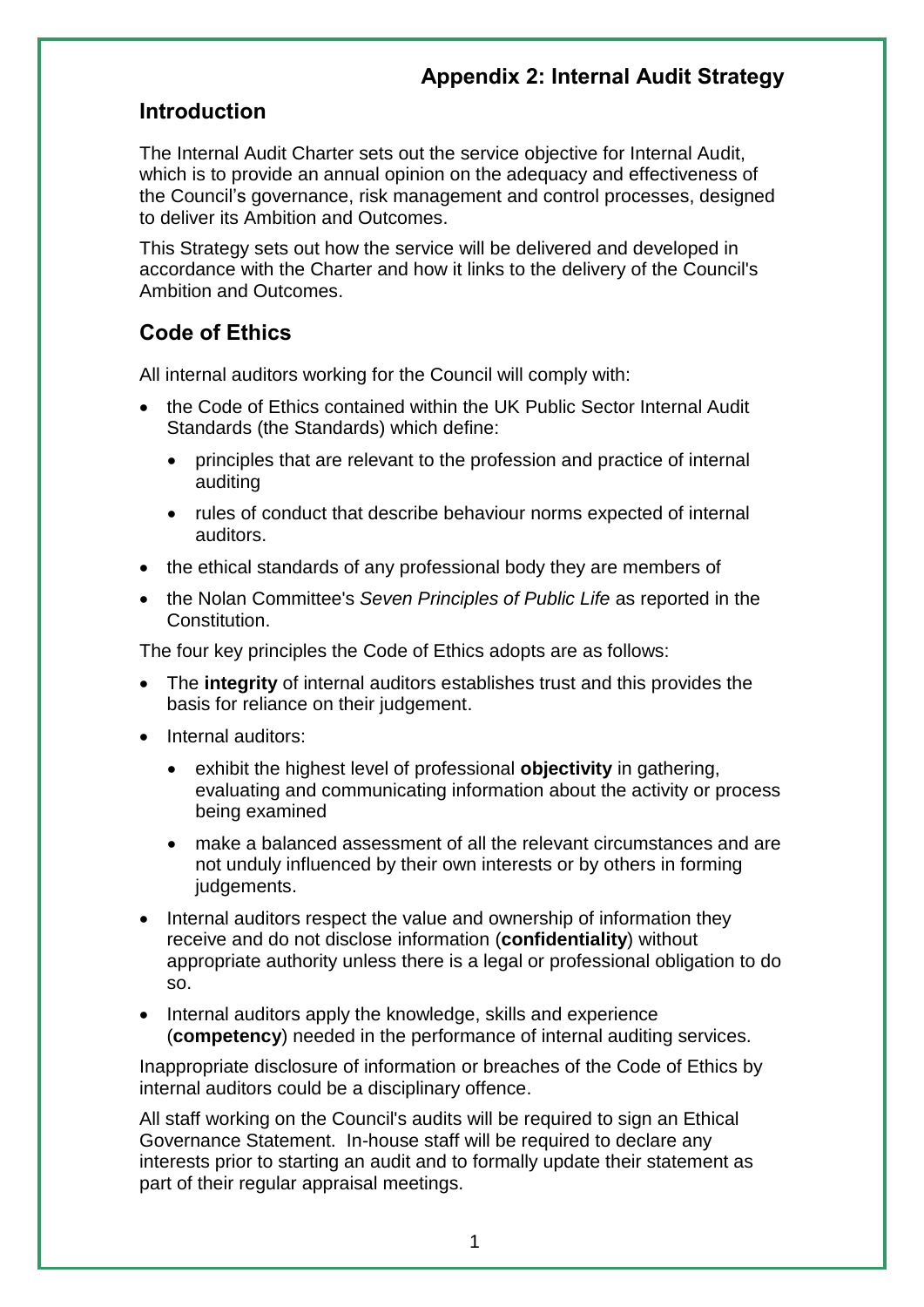## **Basis for Annual Audit Opinion**

In summary, the audit opinion will be based upon an assessment of:

- the design and operation of the key processes operated by the Council in order to manage its business (eg. governance arrangements)
- the range of individual opinions arising from risk-based and other audit assignments delivered during the year (eg. service activities and financial systems)
- an assessment of how robustly actions agreed are implemented and whether this is achieved in a timely manner
- the outcome of any other relevant work undertaken (whether internally or externally) where independent assurance is provided about the operation or performance of a service / system.

# **Audit Approach**

The audit approach is designed to provide the Council with assurance that its governance, risk management, and control processes are robust enough to ensure its Ambition and Outcomes will be delivered.

It also takes into account, where applicable, the need for the Council to gain assurance that any partnership or other agreement to which it is party, is also operating successfully to achieve this end.

The framework used for evaluating the Council's, risk management, control and governance arrangements (as required by the Standards) is set out below.

#### **Governance**

Over a suitable period, an assessment will be made of the adequacy of governance processes in accomplishing the following objectives:

- promoting appropriate ethics and values within the Council
- ensuring effective organisational performance management and accountability
- communicating risk and control information to appropriate areas of the Council
- co-ordinating the activities of, and communicating information among, the Audit Committee, external and internal auditors and management.

In doing this, Internal Audit will:

- evaluate the design, implementation and effectiveness of ethics-related objectives, programme and activities
- assess whether the information technology governance supports the delivery of the Council's Ambition and Outcomes.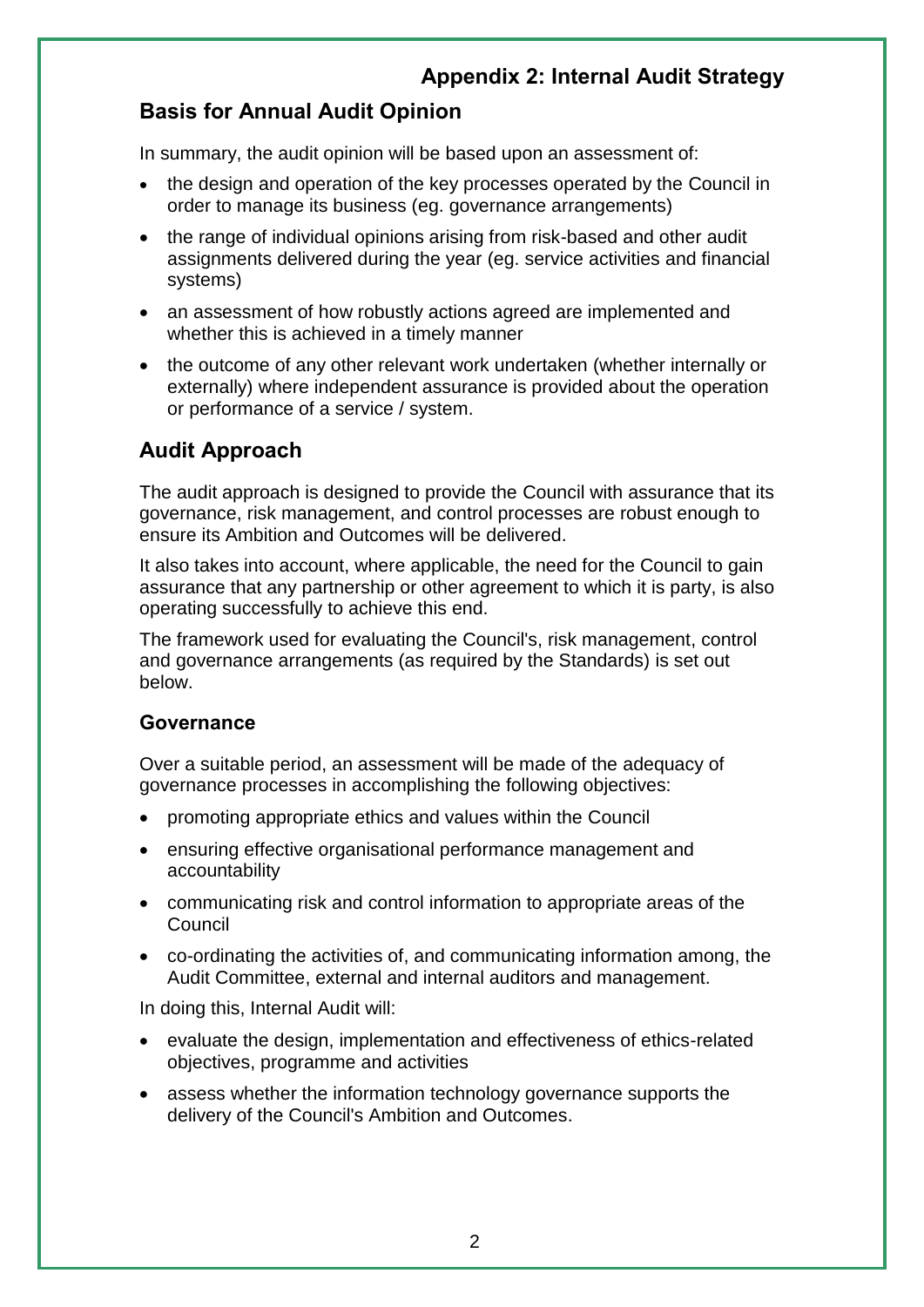#### **Risk Management**

In determining how effective risk management arrangements are, assessments will be made of whether:

- the Council's Outcomes and Roadmap support and align with its Ambition
- significant risks are identified and assessed
- appropriate risk responses are selected that align risks with the Council's risk appetite
- relevant risk information is captured and communicated in a timely manner across the Council, enabling staff, management, Members and the Audit Committee to carry out their responsibilities.

This information will be gathered from many sources including audit assignments undertaken each year.

Risk exposures relating to governance, operations and information systems will also be evaluated regarding the:

- achievement of the Council's Ambition and Outcomes
- reliability and integrity of financial and operational information
- effectiveness and efficiency of operations and programmes
- safeguarding of assets
- compliance with laws, regulations, policies, procedures and contracts.

Internal Audit will also evaluate the potential for the occurrence of fraud, corruption, bribery, theft or financial irregularities and how the Council manages these risks.

#### **Control**

An evaluation will be made of the adequacy, effectiveness and efficiency of controls in responding to risks within the Council's governance, operations and information systems (taking into account the same areas outlined in the bullet points in the risk exposures paragraph above).

#### **Types of Assurance Provided**

Audit assignments will apply one or a combination of approaches which include assessing:

- the adequacy of system design
- whether:
	- key controls within a system, process or service are operating effectively
	- outcomes from systems, processes or services are in line with expectations.

Internal Audit will make recommendations for improving any services, systems or processes audited with a view to promoting continuous improvement.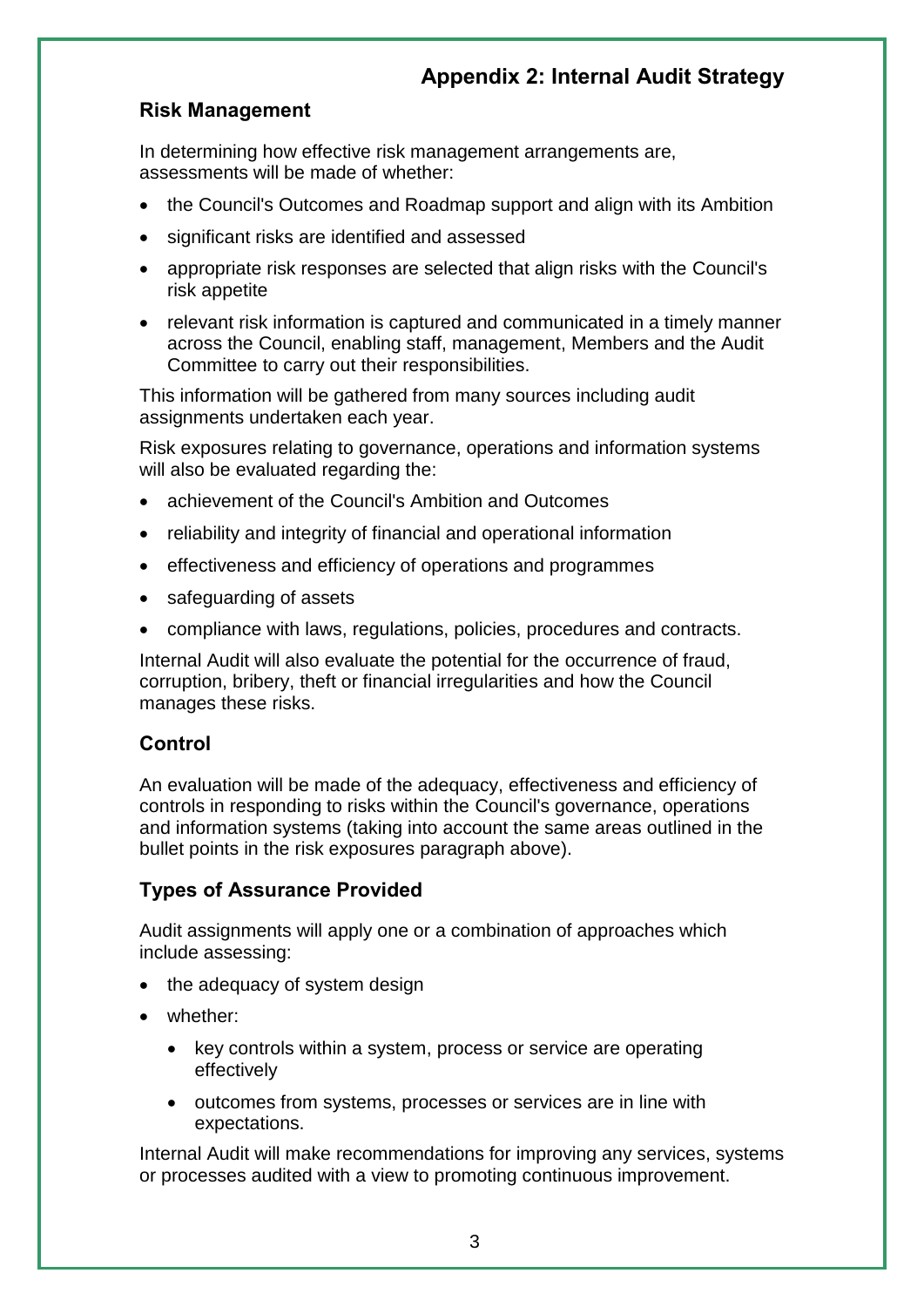Any knowledge gained from consultancy engagements will be incorporated into the evaluation of the Council's, governance, risk management and control processes.

#### **Limitations**

Internal Audit will not:

- assume management responsibilities
- control the risks of the Council
- establish and maintain any systems of internal control
- determine operational policies or procedures
- necessarily detect fraud, corruption, bribery, theft or financial irregularities as part of its work, as management is responsible for mitigating these risks.

# **Risk Assessment**

A risk based approach will be used to identify areas for review, which takes into account the risk maturity of the Council. The risk assessment will be based upon professional judgement but be informed by:

- key corporate and service level documents (eg. plans and risk registers)
- regular discussions with the Chief Executive, Executive Directors and other Directors
- at least annual discussions with all Directors and periodic discussions with Group and Service Managers as required
- the work of the Good Governance Group
- the audit risk assessment
- horizon scanning to establish potential new risks that may materialise during the year
- outcomes from other relevant, independent audits, inspections or work undertaken.

An audit risk assessment will be maintained which includes all service activities as well as key financial systems and business management processes. This helps identify activities that:

- are 'higher risk' because, for example, they are inherently complex, material or susceptible to fraud but well controlled
- will not be audited unless a specific, one off risk arises or their general risk profiles increases.

It is more important for higher risk activities, that management obtain periodic, independent evidence that the controls remain appropriate and are consistently applied. A significant control failure in these areas could have a serious impact on the Council's ability to deliver its services and overall Ambition and Outcomes.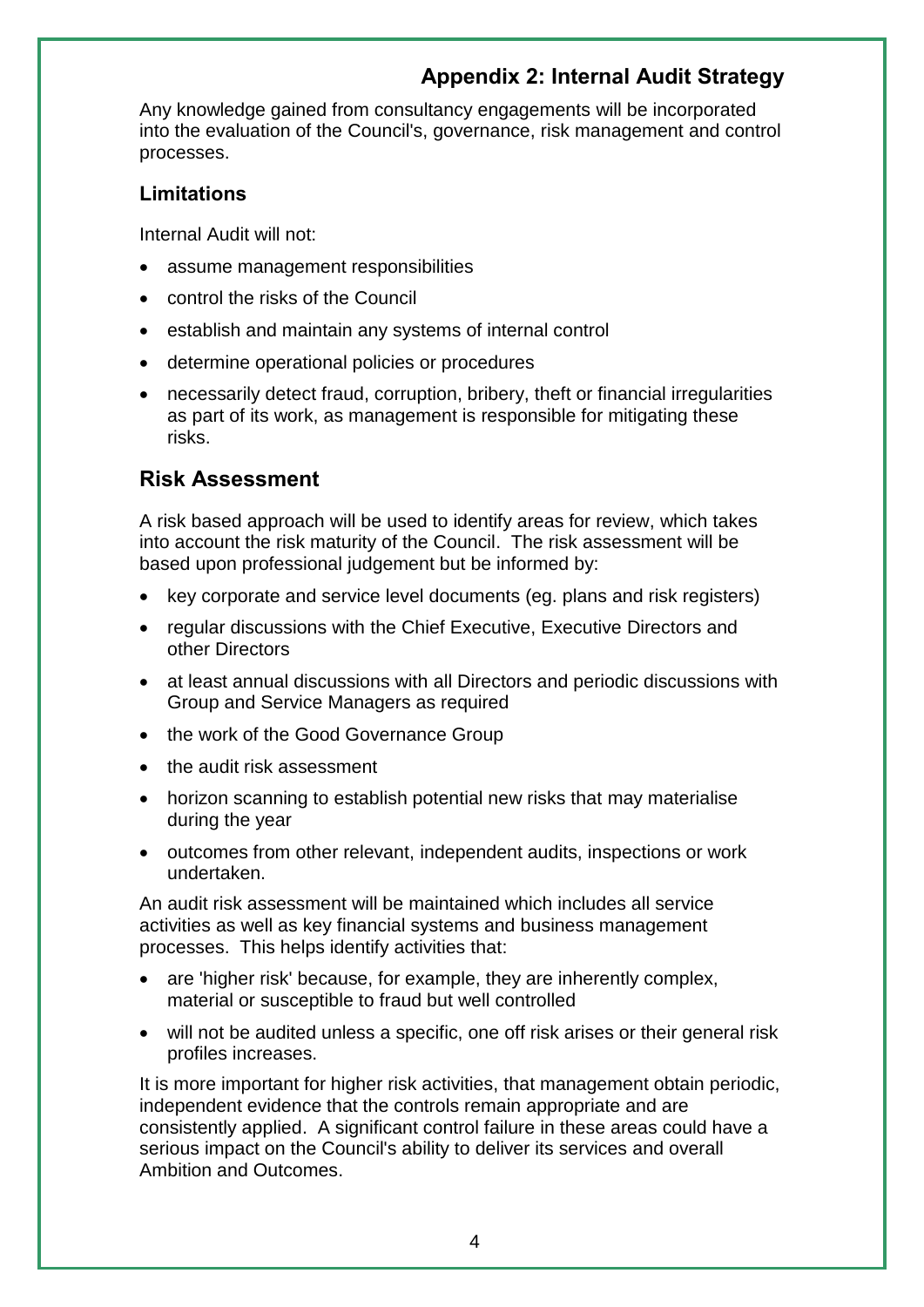In assessing the level of assurance required and therefore the priority attached to each Council service, account will be taken of:

- financial risk
- outward facing risks (including reputational risk)
- operational risks (including those relating to partnerships)
- legal and political risks
- people and property risks (including health & safety and safeguarding)
- inherent risk (including that of fraud).

The audit risk assessment will be discussed at least annually with the Chief Executive, Executive Directors and other Directors. An annual assessment will be made with the Deputy Chief Executive and Executive Director (Finance & Resources) as to whether any assurance is required regarding key financial systems to support the production of the Statement of Accounts.

Internal Audit will decide which action plans to revisit on a risk basis. Where it is determined that further work is required to ensure agreed actions have been properly implemented, this will involve re-testing to ensure:

- the agreed action has been properly implemented
- the strengthened control arrangements are firmly established in the day to day running of the service.

#### **Assurance Framework**

Before producing the Audit Plan, an assessment will be made of the evidence already available regarding the:

- operation of individual services (from management or external sources)
- management of corporate, strategic or operational risks
- effectiveness of the Council's governance arrangements.

This evidence will be recorded as part of the audit risk assessment documentation. As part of planning the audit, the value of this evidence will be evaluated by assessing:

- what risks and controls such assurance covers
- at what stage in the process it takes effect (see Three Lines of Defence model outlined below) and therefore how quickly it would mitigate the risk
- how reliable it is, which is likely to include some re-performance work to confirm the validity of the findings before it is relied upon for audit purposes.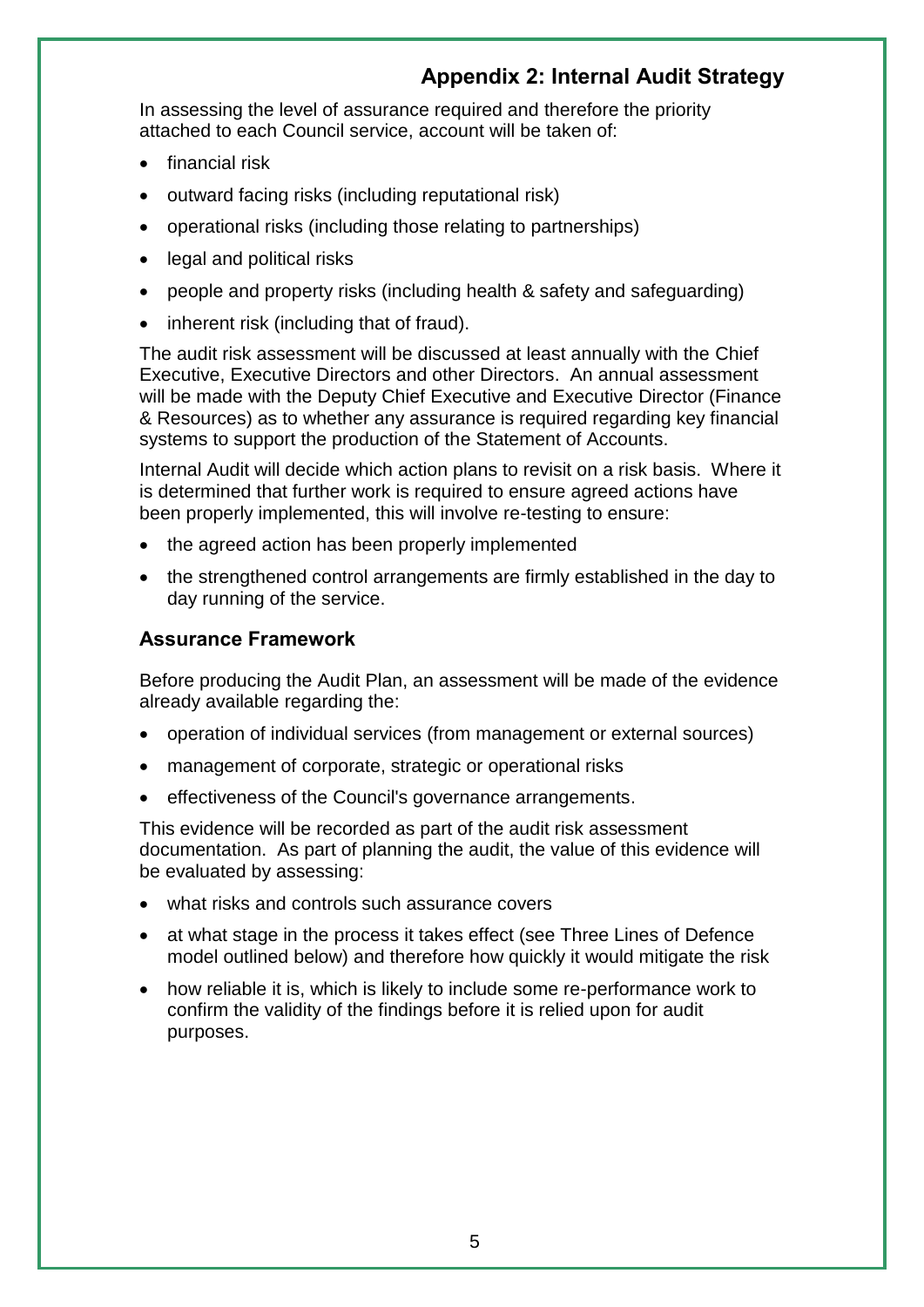## **Coordinating the Three Lines of Defence**

| <b>First Line of Defence</b>                            | <b>Second Line of Defence</b>          | <b>Third Line of Defence</b>          |
|---------------------------------------------------------|----------------------------------------|---------------------------------------|
| <b>Risk Owners / Managers</b>                           | <b>Risk Control and Compliance</b>     | <b>Risk Assurance</b>                 |
| <b>Operational management</b>                           | Corporate management type<br>functions | <b>Internal Audit</b>                 |
| Delivers the service                                    | Limited independence                   | <b>Greater independence</b>           |
| Reports through the normal line<br>management structure | Reports primarily to management        | <b>Reports to the Audit Committee</b> |

# **Audit Plan**

As at April 2022, the service still has a number of vacant posts. Therefore, the service will remain reliant on external contractors during the year, which will reduce the number of days that can be delivered from the Council's internal audit budget.

In the interim, a staff resource needs assessment will be maintained for the inhouse resource to calculate the capacity of this element of the service. A view will then be taken about external resources required to:

- cover vacancies
- deliver audits that require specialist skills.

A programme of audits will be agreed with senior management based on the assessment of risk outlined above. The Audit Plan will:

- mainly focus on:
	- risk based reviews that assess how well core services are being delivered
	- revisiting previous audits to ensure that agreed action plans have been properly implemented, so the controls are fully embedded in the day to day operations of the service or process.
- include time for:
	- audit planning, managing audit plan delivery, which includes managing contractors, and reporting
	- some work on:
		- the Council's arrangements for managing its business
		- key financial systems and grant claims
		- providing advice and support.

The remaining schools will only be audited at the Council's request, should there be concerns about their performance, or if requested by the school itself.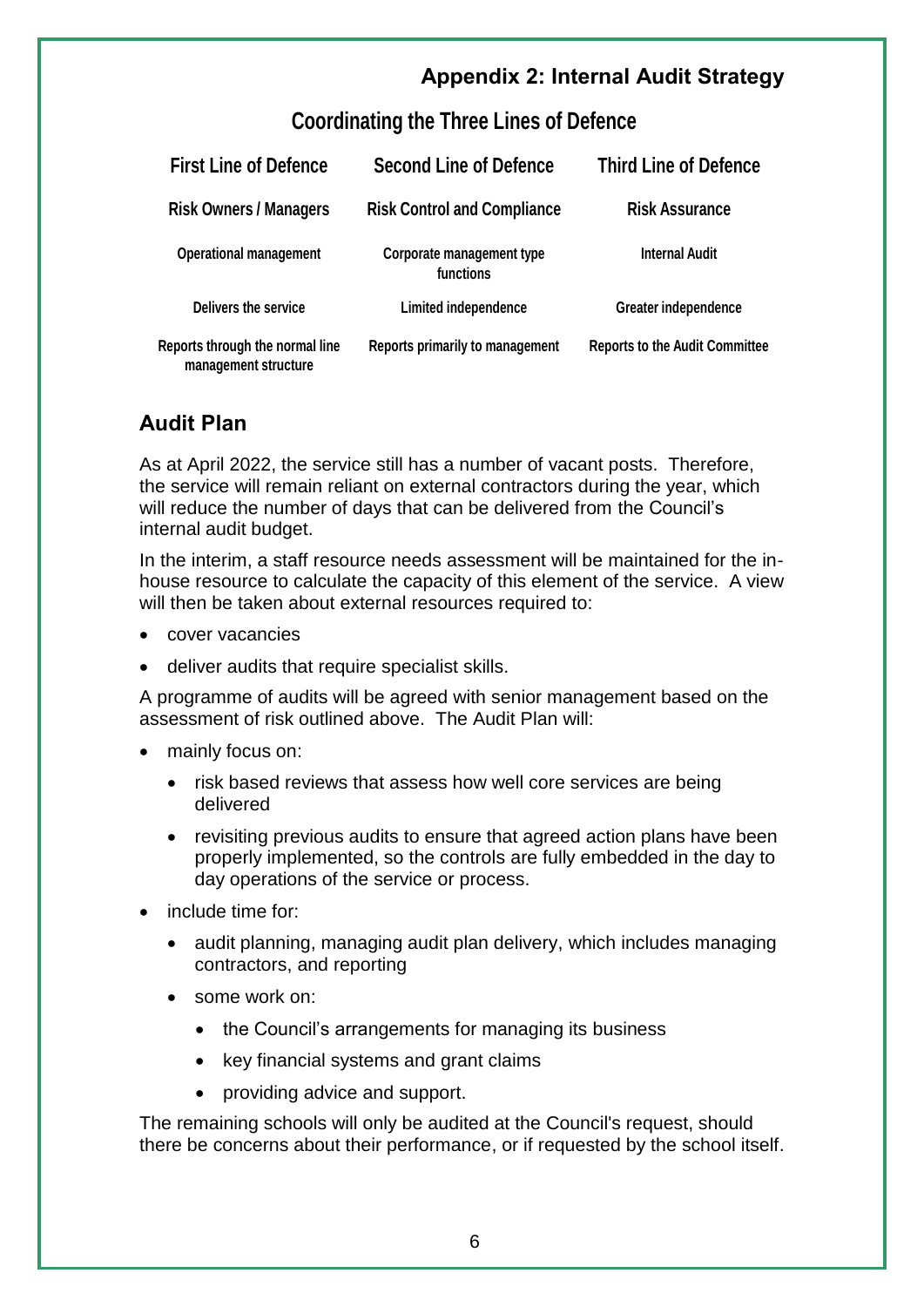Therefore the Audit Plan, attached at Appendix 2a, reflects the results of the risk assessment and the information gathered about the Council's assurance framework. The impact of the covid-19 emergency and the disruption that this has caused to the usual operations of the Council has meant that the planning procedures have been performed using a slightly different approach this year, with more remote working.

However the Audit Plan shows how the work will provide evidence that risks relating to the delivery of the Council's Ambition and Outcomes are being managed effectively. Appendix 2b maps audit work against corporate risks.

There is no contingency budget within the Audit Plan. Therefore, any risks that arise during the year will be considered against the risk profile of the work already planned before:

- a review is deleted and replaced by a new audit
- additional audit resource is purchased by the Council.

Consultancy engagements, if accepted in year, will also be included in the Audit Plan.

Changes to the Audit Plan will be reported to senior management for review and the Audit Committee for approval.

Fraud and corruption risks will be considered when determining the focus of each relevant audit. Any investigations into fraud, corruption, bribery, theft or financial irregularities that arise will be undertaken by the Counter Fraud and Investigation Team (the Team) now under the management of the Head of Internal Audit. The Internal Audit team will work closely with the Team to ensure an effective and integrated service is provided.

#### **Resources**

Southend-on-Sea Borough Council and Castle Point Borough Council have signed an Internal Audit Collaborative Working Agreement to use their combined internal audit resources to provide a service to both Councils. The core team is then supplemented as required, by resources obtained via framework contracts with external suppliers. This service is managed by a jointly appointed Head of Internal Audit, who is also the Chief Audit Executive for both Councils.

The strategy will be to continue with this mixed economy approach to resourcing the service as long as costs remain competitive, productivity is high and quality standards are met, as measured by delivery of the agreed performance indicators.

Work will be allocated to staff with the appropriate skills, experience and competence to complete it. Where the Head of Internal Audit is responsible for an area being audited, arrangements will be made for the work to be supervised and reviewed by an appropriately qualified person from outside the service.

Up to date job profiles will be maintained reflecting modern professional requirements.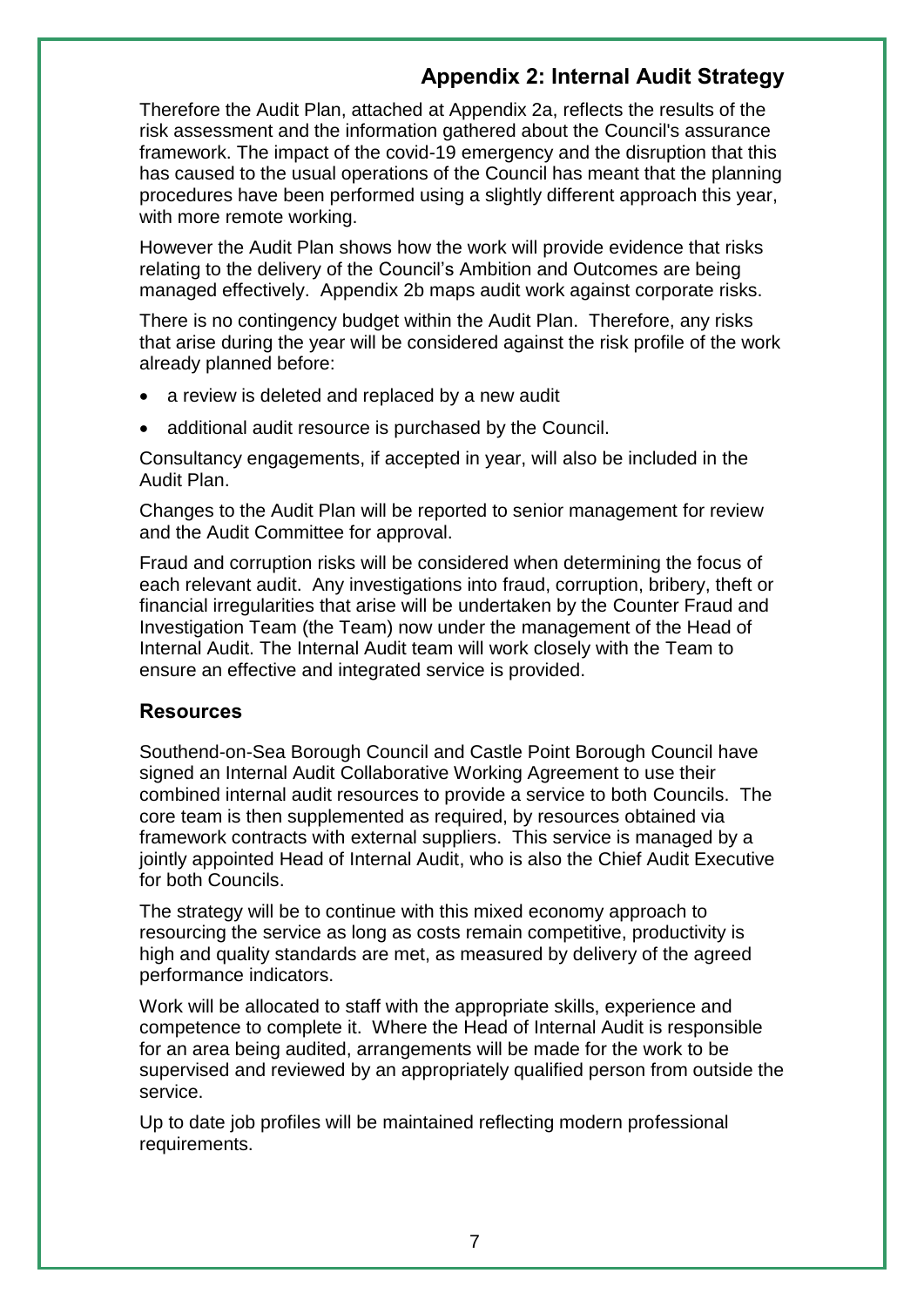Staff will not be allowed to audit the same area for more than three consecutive years thus preventing over-familiarity and complacency that could influence objectivity.

#### **Training and Development**

Staff development needs will be continually assessed and fed into the service's training plan to ensure that appropriate skills are available to deliver the Strategy. Consideration will also be given to the need for staff to meet mandatory continued professional development requirements.

Staff will maintain individual training logs that satisfy relevant professional standards. These will be reviewed by line managers regularly as part of the corporate performance appraisal process.

Opportunities to purchase tailored training with other organisations will continue to be explored with the Workforce Development team.

#### **Service Performance Indicators**

When the service is more fully resourced and settled, the suite of indicators that will be used to measure performance will cover economy, staff productivity, efficiency and effectiveness and consist of:

- delivering 100% of the Audit Plan by the July Audit Committee
- issuing draft reports to the service within 15 days of the final meeting to discuss the findings from the fieldwork
- delivering 75% of total available staff days on delivering the Audit Plan
- losing less than five days per full time equivalent due to sickness absence
- operating in the manner set out in the Standards at team and individual audit level as evidenced by:
	- the annual internal review completed by the Head of Internal Audit
	- five yearly independent, external performance assessments.
- completing a representative sample of stakeholder surveys that assess compliance with element of the Standards:
	- reporting the results regularly to the Audit Committee, with actions to be taken to improve performance, where required
	- reflecting the results in the annual performance assessment reported upon in the Head of Internal Audit Annual Report.
- discharging the duties set out in the CIPFA Statement on the Head of Internal Audit role, wherever possible
- demonstrating periodically that the cost of the service is competitive.

For 2022/23, performance targets will consist of:

- delivering 100% of the Audit Plan by the July Audit Committee
- those relating to sickness and stakeholder surveys.

Performance against targets set will be reported to senior management and the Audit Committee each quarter.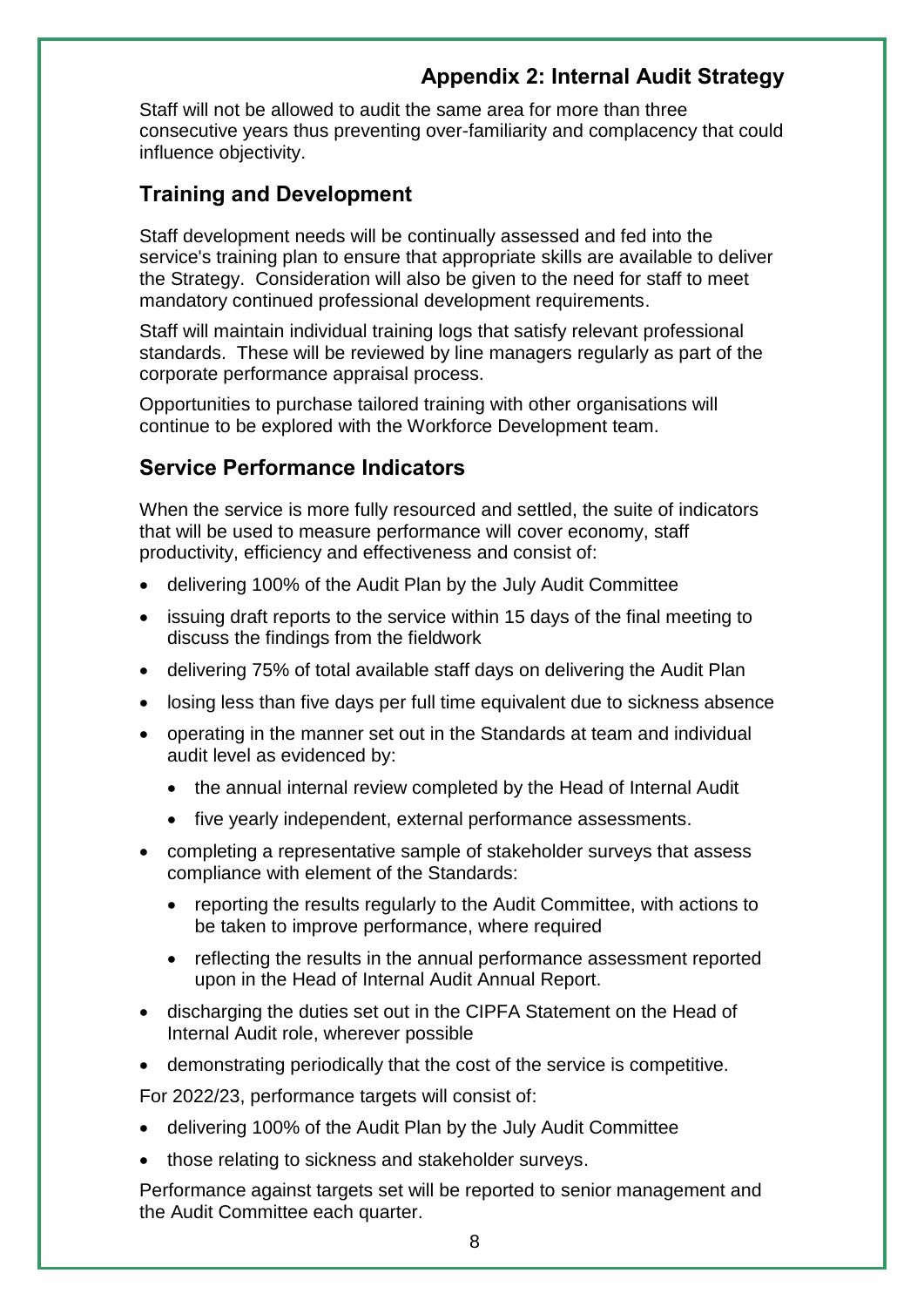## **Delivering Audit Assignments**

An audit manual will be maintained that guides staff in the performance of their duties. It will be reviewed regularly to reflect changes in working practices and standards. This will ensure that auditors obtain and record sufficient evidence to support their conclusions, professional judgements and recommendations.

The standard of files will be such that an experienced auditor, with no previous connection with the audit, will be able to ascertain what work was performed, re-perform it if necessary and support the conclusions reached.

The service will adhere to the Council's clear desk policy with regard to client information and audit files.

Audit files will be retained in accordance with the Council's file retention and disposal policy and comply with the Data Protection requirements.

Generally audit files and records are confidential. They will only be shared with the service being audited and external audit. If wider distribution is required, permission must first be obtained from the Head of Internal Audit.

#### **How We Will Work With You**

**Appendix 2c** sets out how the service will work with key officers, management and Members within the Council, which includes details of who will receive key documents and reports.

Internal Audit will liaise with senior management regarding the timing of individual assignments wherever possible.

Terms of Reference and Draft Reports will be discussed and agreed to be factually correct with Group and Service Managers and Directors before being finalised with the Executive Directors, as appropriate.

Distribution lists are contained on the front of each report and are agreed in principle, with senior management.

Internal Audit reports contain a disclosure stating they should not be shared with anyone else without the permission of the Head of Internal Audit.

Audit reports will generally be designed to:

- give an opinion on the risk and controls in the area under review
- set out the issues arising, detail the action management is going to take to address them, identify who is accountable for each action and note appropriate delivery dates.

Those weaknesses giving rise to significant risks for which the proposed management action is not agreed will be brought to the attention of senior management and, if necessary, the Audit Committee.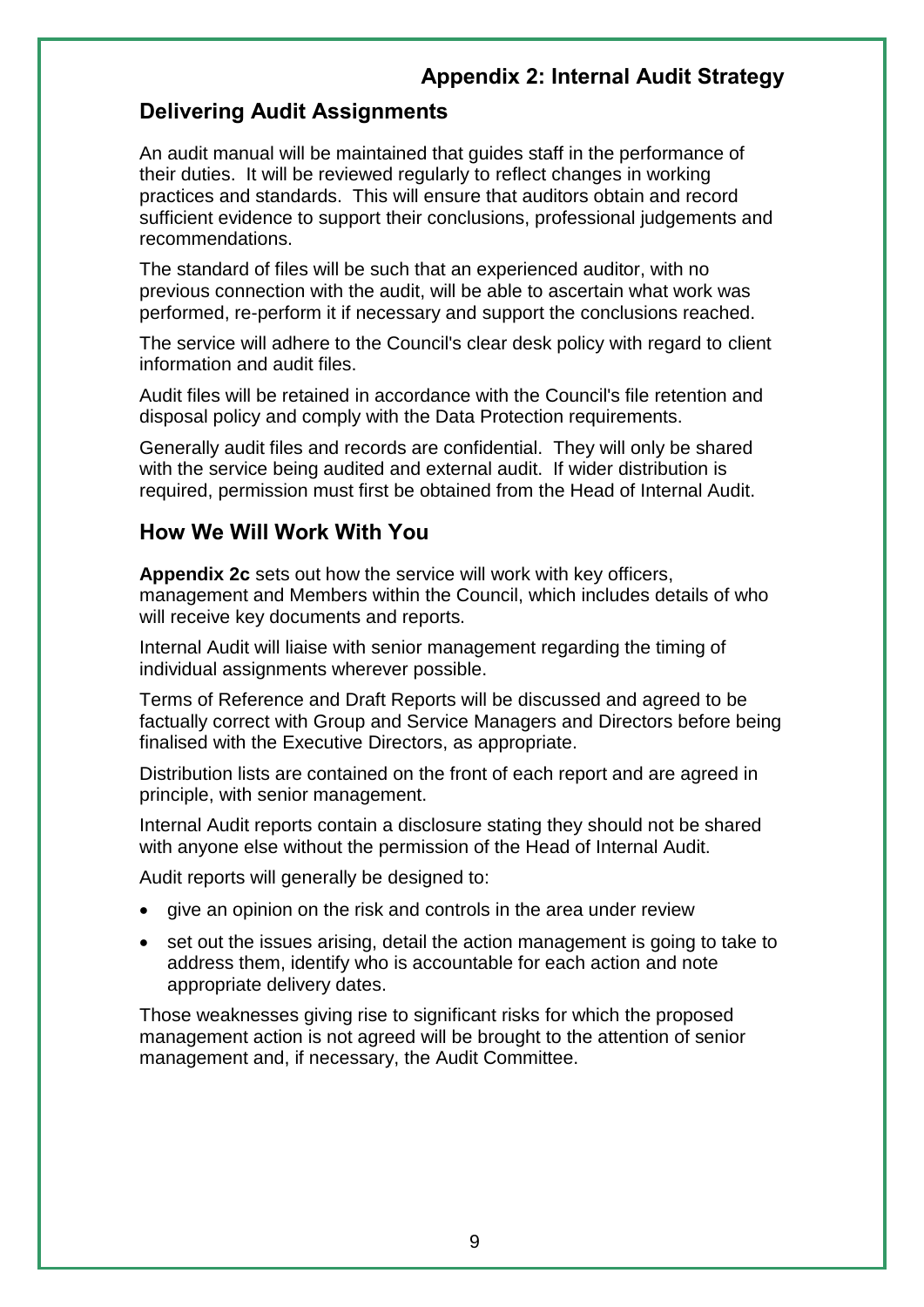The Head of Internal Audit Annual Report will include:

- an annual opinion on the adequacy and effectiveness of the Council's risk management, control and governance processes
- a summary of work completed
- a statement of conformance with the Standards and the results of the Quality Assurance and Improvement Programme
- a comparison of actual work completed compared to what was planned as well as performance against its targets
- issues relevant to the preparation of the Annual Governance Statement
- progress in dealing with issues arising from any external performance assessment.

#### **Audit Committee**

To support the work of the Audit Committee, Internal Audit will:

- develop agendas and attend meetings
- facilitate the Committee's review of its own remit and effectiveness, if required
- help identify any training needs and work with others to ensure that these are met.

#### **External Audit**

Internal Audit will maintain an appropriate working relationship with the Council's external auditors, sharing documentation and reports as required to support the audit of the Statement of Accounts and any other work undertaken.

#### **Partners**

Internal Audit will continue to explore opportunities to work effectively with internal audit services of partner organisations where this is beneficial. It will continue to look to make best use of joint audit resources as well as provide opportunities to share learning and good practice.

#### **Quality Assurance and Improvement Programme**

The service will maintain a quality assurance and improvement programme that covers all aspects of internal audit activity. The internal assessment will reflect feedback obtained from:

- ongoing supervision and review of individual assignments
- stakeholder surveys
- regular monitoring of service delivery via agreed performance targets
- an annual self assessment of compliance with the Standards
- a periodic assessment of compliance with the CIPFA statement on the Role of the Head of Internal Audit in Local Government.